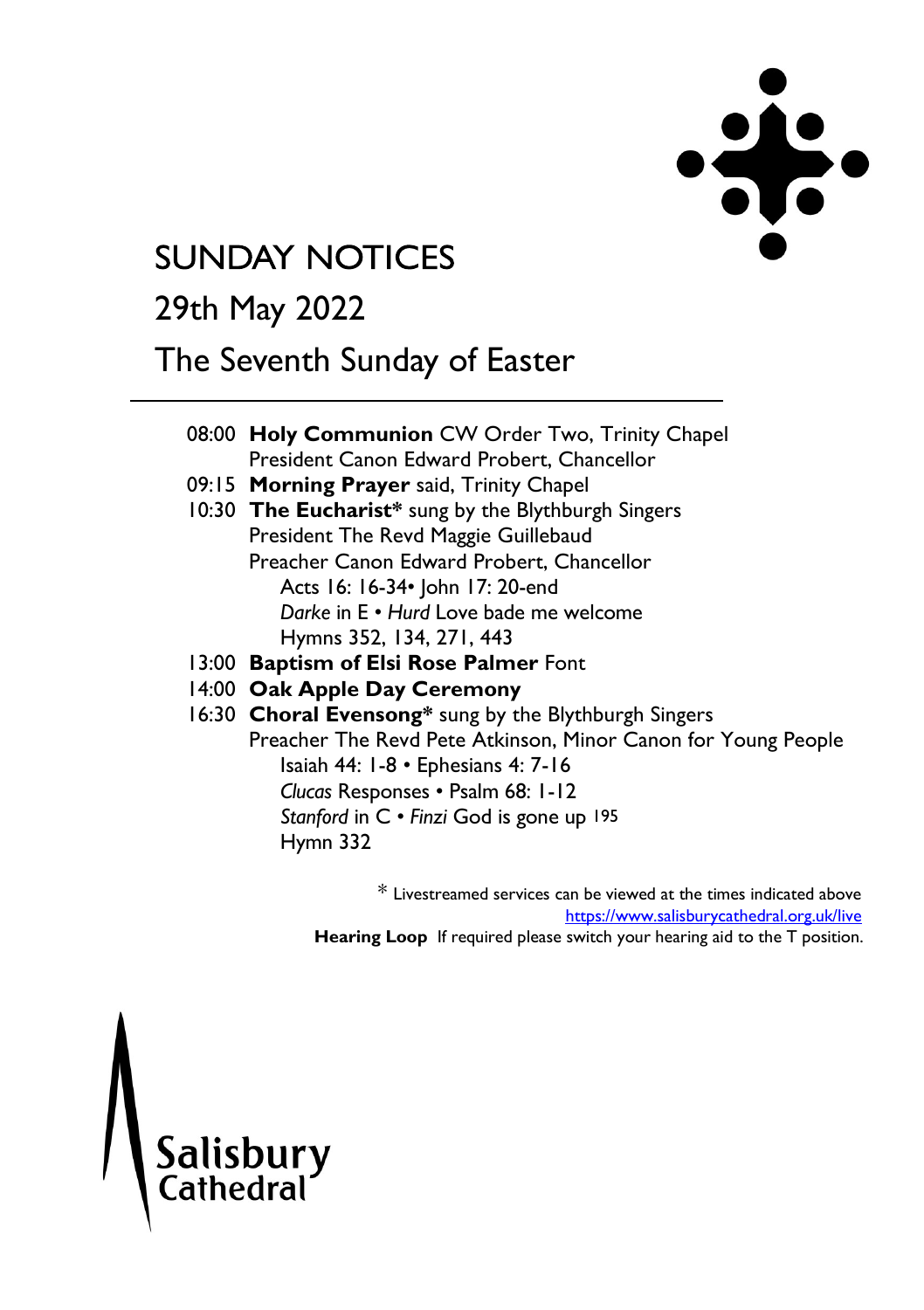Monday to Wednesday, 7.30am **Morning Prayer** & 7.50am **Holy Communion,** Trinity Chapel Thursday to Saturday, 8.30am **Morning Prayer** & 8.50am **Holy Communion,** Trinity Chapel

| Monday 30   | Josephine Butler, social reformer, 1906<br>17:30 Choral Evensong on the Eve of the Visitation of the Blessed<br>Virgin Mary to Elizabeth sung by the Cathedral Chamber Choir<br>Plainsong Responses . Psalm 148 . Office Hymn 186<br>Willært Magnificat (tone vi) • Plainsong Nunc dimittis (tone vi)<br>George Arthur Hidden God                                                                          |
|-------------|------------------------------------------------------------------------------------------------------------------------------------------------------------------------------------------------------------------------------------------------------------------------------------------------------------------------------------------------------------------------------------------------------------|
| Tuesday 31  | Visitation of the Blessed Virgin Mary to Elizabeth<br>12:00 Holy Communion CW Order One, Trinity Chapel<br>17:30 The Eucharist for the Visitation of the Blessed Virgin Mary to<br><b>Elizabeth</b><br>President Canon Nigel Davies, Vicar of the Close<br>Preacher Canon Edward Probert, Chancellor<br>Romans 12: 9-16 . Luke 1: 39-49<br>Thorne Mass of St Thomas<br>Hymns 161 (t.385), 182, 166 (t.195) |
| Wednesday I | Justin, martyr, c.165<br>11:30 Funeral of Tony Peace Quire<br>15:30 Weekly Reflection Online<br>17:30 Choral Evensong sung by Cappella Nova<br>Smith Responses . Psalm 6 . Office Hymn 224<br>Stanford in A · Gjeilo Northern Lights                                                                                                                                                                       |
| Thursday 2  | <b>Bank Holiday</b><br>12:00 Holy Communion BCP 1662, Trinity Chapel<br>17:30 Choral Evensong sung by the Harsnett Choir<br>Rose Responses . Psalm 12<br>Smart in F . Hewitt Jones In our service                                                                                                                                                                                                          |
| Friday 3    | Bank Holiday<br>17:30 Choral Evensong sung by the Harsnett Choir<br>Rose Responses . Psalm 18: 1-15<br>Stanford in A . Parry I was glad 252                                                                                                                                                                                                                                                                |
| Saturday 4  | 15:00 Evening Prayer said, Chapel of St Edmund and St Thomas<br>Psalms 22, 23<br>16:00 A Service of Thanksgiving and Celebration on the Queen's<br>Platinum Jubilee sung by the St John Singers<br>Preacher The Right Revd Karen Gorham, Bishop of Sherborne<br>Joshua I: I-9 • Luke 22: 24-30<br>Hewitt Jones In our service . Psalm 121<br>Parry I was glad 252                                          |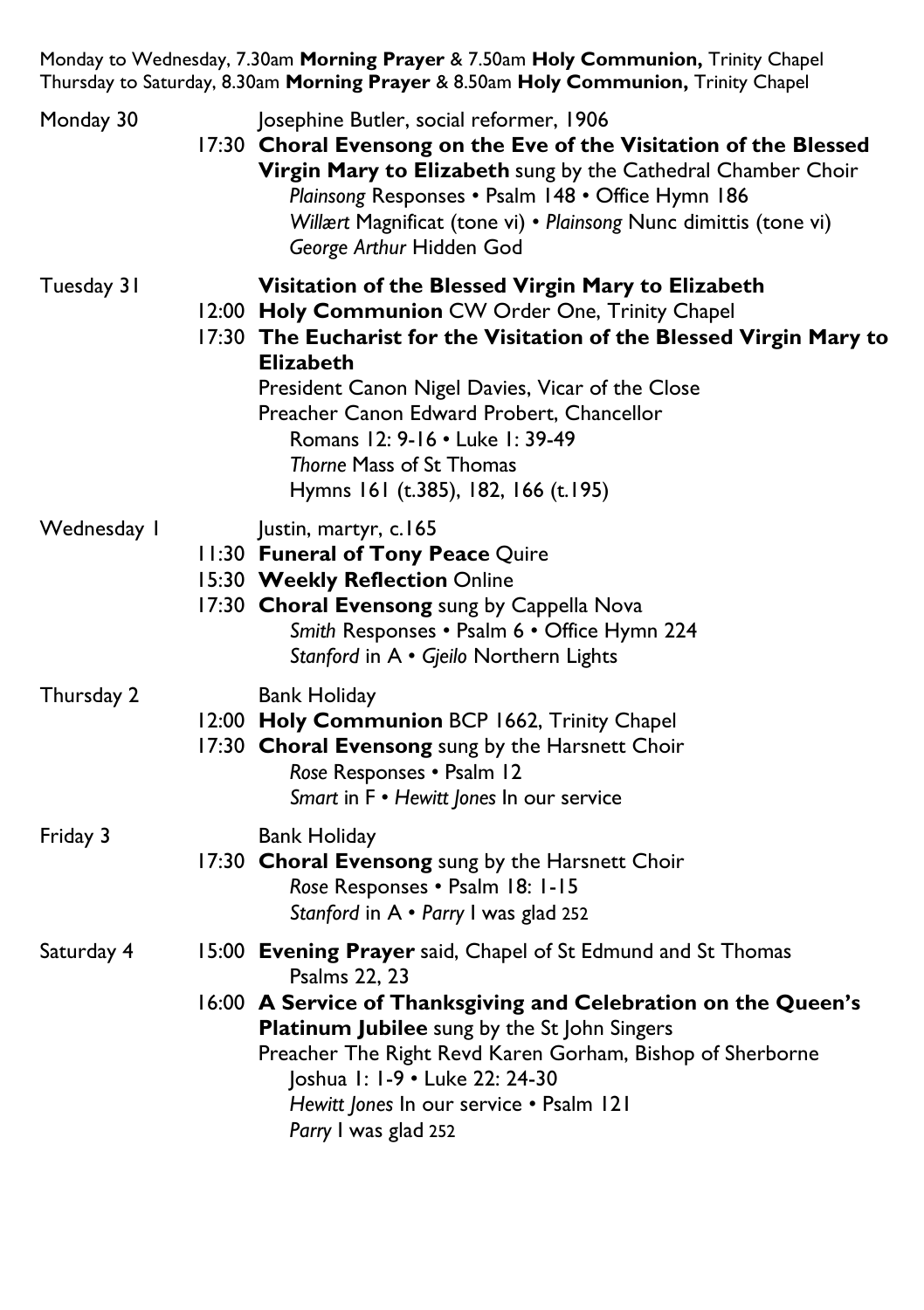Sunday 5 **Pentecost** 

- 08:00 **Holy Communion** CW Order Two, Trinity Chapel President Canon Anna Macham, Precentor
- 09:15 **Morning Prayer** said, Trinity Chapel
- 10:30 **The Eucharist\*** sung by the Choir of St Andrew's, Fulham Fields President The Very Revd Nicholas Papadopulos, Dean Preacher The Revd Maggie Guillebaud Acts 2: 1-21 • Romans 8: 14-17 • John 14: 8-17

*Sumsion* in F • *Byrd* Ave verum corpus 62 Hymns 137, 140, 431, A&M 236

16:30 **Choral Evensong\*** sung by the Choir of St Andrew's, Fulham Fields Preacher The Very Revd Nicholas Papadopulos, Dean Exodus 33: 7-20 • 2 Corinthians 3: 4-end *Rose* Responses • Psalm 33: 1-12 *Aston* in B flat • *Stanford* O for a closer walk with God 486(6) Hymn  $139(t)$ 

#### **Intercessions**

*The Sick:* Stuart Richards, David Brown, Jill Brown, Carina Kinnear, Jennifer Sedman, Keith Whitmore, Rajashri Lakshmipathi, John Rodriguez.

*The Recently Departed:* Elizabeth Manterfield, Tony Peace, Gordon Mitchell, Jill Baker, Dorothy Malcolm, Matthew Price.

*Year's Mind:* Howard Philp (1978), Sonia Jacob (2021), Daphne Baston (2017), John Austin Baker (2014), Jean Spring (2018).

*May Prisoner of Conscience:* Artist Aleksandra Skochilenko was arrested on the 11th of April and interrogated until three o'clock the next morning. She is accused of replacing price tags with anti-war information and slogans in a supermarket in Saint Petersburg on the 31st of March. She was charged with "disseminating knowingly false information about the use of Russian Armed Forces" and placed in pre-trial detention until the 1st of June. Aleksandra Skochilenko has a serious health condition and therefore placing her in pre-trial detention, where she would not be getting the appropriate diet or medical care she needs, puts her health and wellbeing at risk. She faces up to ten years in prison if she is convicted.

#### **Residence this week**

Sunday 29 May & Wednesday 1 June: Canon Edward Probert Monday 30 May & Thursday 2 June: The Very Revd Nicholas Papadopulos Tuesday 31 May: Canon Nigel Davies Friday 3 & Saturday 4 June: Canon Anna Macham

### **Cathedral Notices**

**Staying Safe.** It is no longer necessary to wear a mask whilst attending Cathedral worship. However, those administering communion will continue to wear masks during the distribution of communion. Please feel free to wear a mask or not, as you prefer.

**The Funeral of Tony Peace** will take place in the Quire at 11.30am on Wednesday 1 June.